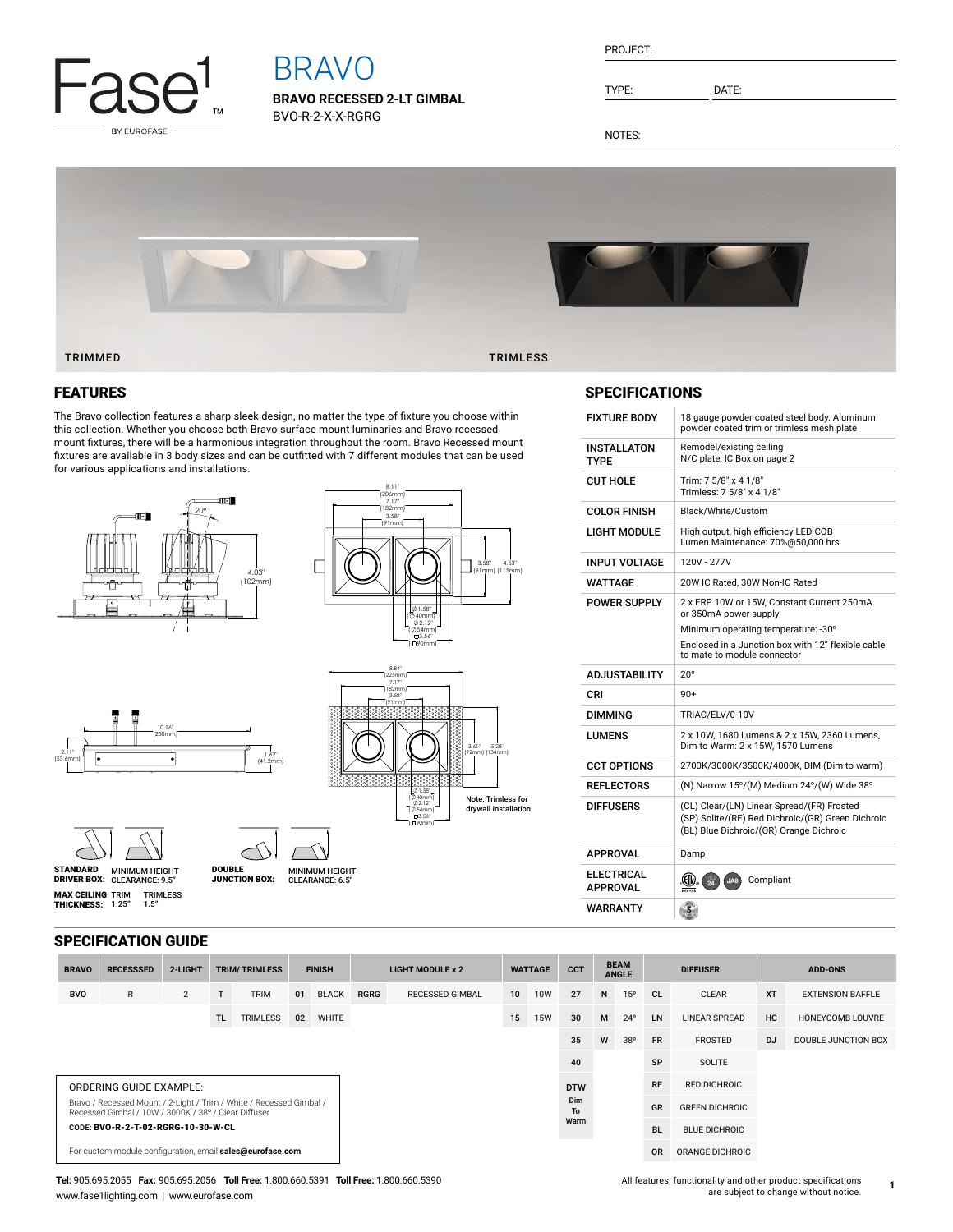

## BRAVO

**BRAVO RECESSED 2-LT GIMBAL** BVO-R-2-X-X-RGRG

#### REFLECTOR OPTIONS ADD-ONS



#### DIFFUSER OPTIONS

| Clear<br>Lens<br>(CL) | Linear<br>Spread<br>Lens<br>(LN) | Frosted<br>Lens<br>(FR) | Solite<br>Lens<br>(SP) | Red<br><b>Dichroic</b><br>(RE) | Green<br><b>Dichroic</b><br>(GR) | Blue<br><b>Dichroic</b><br>(BL) | Orange<br><b>Dichroic</b><br>(OR) |
|-----------------------|----------------------------------|-------------------------|------------------------|--------------------------------|----------------------------------|---------------------------------|-----------------------------------|

#### NEW CONSTRUCTION PLATES + IC BOXES



#### DRIVERS

- Compatible with TRIAC (forward-phase or leading-edge) ELV (reverse-phase or trailing edge) and 0-10V dimmers.
- ESSxxxW models: TRIAC and ELV dimming only at 120 Vac
- ESSxxxW models: ELV dimming only at 230 Vac
- 90° C maximum case hot spot temperature
- Class 2 power supply
- Lifetime: 50,000 hours at 70° case hot spot temperature (some models have a higher lifetime)
- IP64-rated (IP66 for ESST) case with silicone-based potting
- Protections: Output open load, over-current and short-circuit (hiccup), and over-temperature with auto recovery.
- Conducted and radiated EMI: Compliant with FCC CFR Title 47 Part 15 Class B (120 Vac) and Class A (277 Vac), and EN55015 (CISPR 15) at 220, 230, and 240 Vac.
- Complies with ENERGY STAR®, DLC (DesignLight Consortium®) and CA Title 24 technical requirements
- Worldwide safety approvals







**(HC)**



**DOUBLE JUNCTION BOX** (Shallow Ceiling Application) **(DJ)**